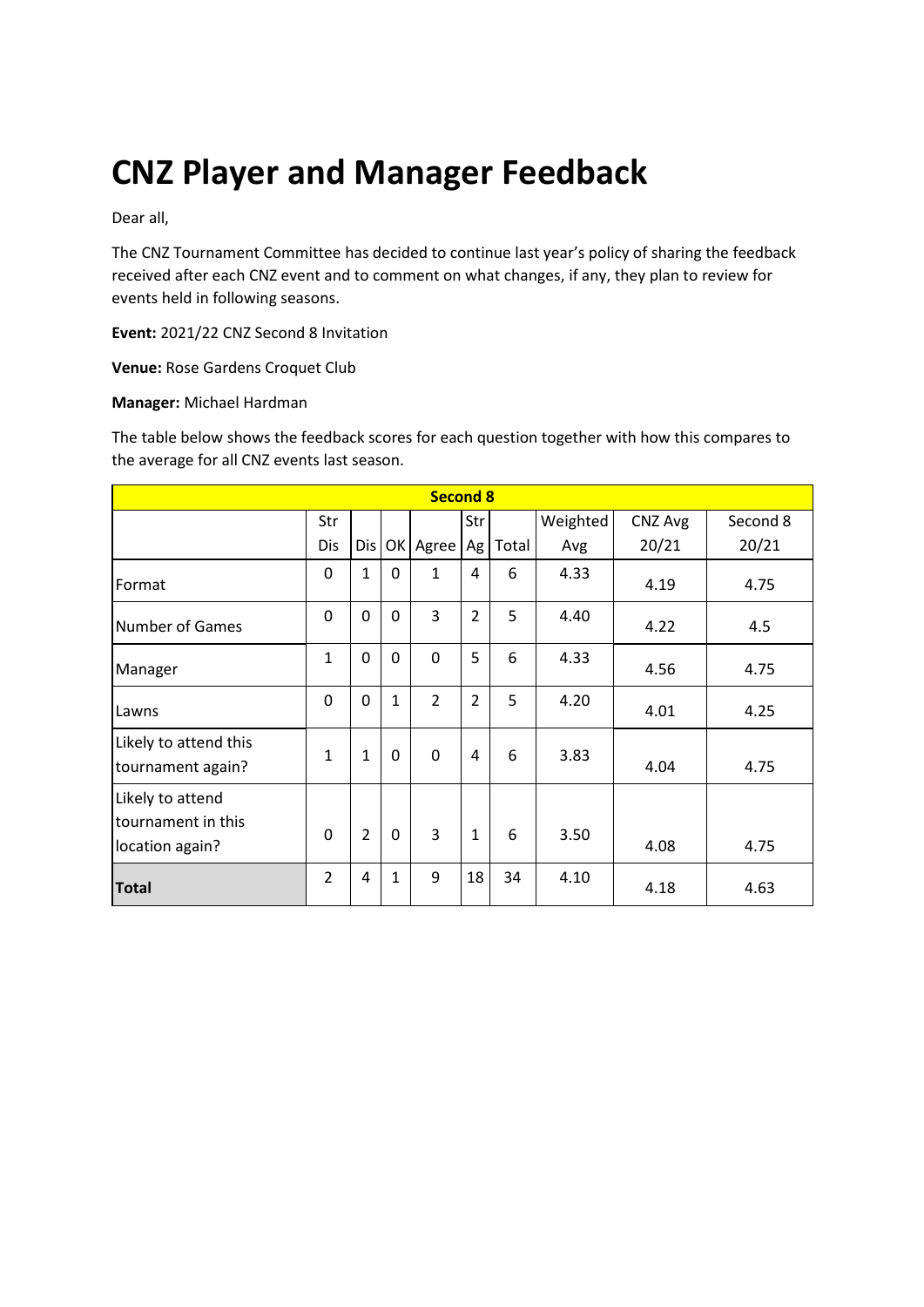# **Response to feedback**

# **Format - the following feedback was received**

- Should have been time limited from the start
- As the Edwina Thompson we found the speed of the lawns such that not many games were completed in the 3 hours. On the last day the weather was cooler so games were mainly completed.
- Prefer untimed
- 2 round robin is great

### **CNZ TC Response**

The TC will review whether to impose time limits for the event. We realise there are strong opinions both for and against time limits.

# **Number of games per day - the following feedback was received**

- Three a day is reasonable but not when you play from 8-30 to 7-30 every day
- We were nearly all playing till dark on the first day. I think a time limit of 3.5 hours may be necessary with fast lawns.
- 3 games max o time limits is perfect

#### **CNZ TC Response**

As per previous response

# **Lawns – the following feedback was received**

- Quite patchy. Very fast and slow in parts
- Patchy, which made games long.
- Nice and fast
- lawns were tricky but that made it exciting

#### **CNZ TC Response**

We understand that Rose Gardens managed to provide very fast and challenging lawns for the event. Big thanks to the club for putting in such an effort to provide quick lawns.

# **Manager - the following feedback was received.**

- He was excellent
- Had to deal with some issues

#### **CNZ TC Response**

Many thanks Michael, for continuing excellent feedback